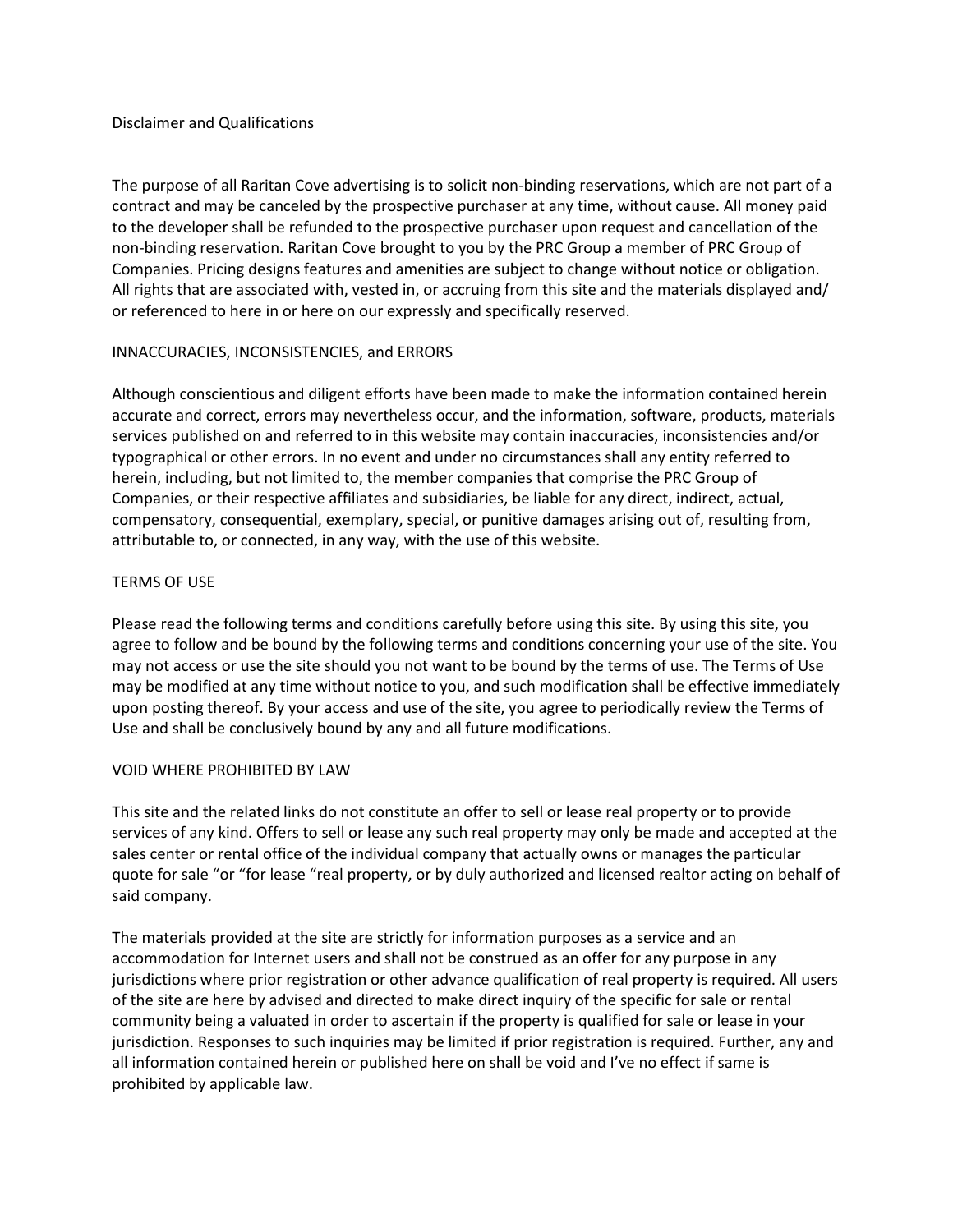#### SPECIFIC PRICING , DIMENSIONS, MATERIALS, ETC.

Prices, plans, dimensions, specifications, materials and the availability of specific units or real property are subject to change without notice. Illustrations, sketches, and renderings constitute the depictions of artists, ONLY, which may differ from completed improvements. Depicted room sizes are approximate. Any facilities labeled "proposed" or "future" development are informative stages and there is no guarantee that such facilities will be completed or developed in accordance with any particular plans or specifications, if at all. Certain neighborhood or project amenities may not be complete, and completion is neither warranted nor guaranteed.

In addition, illustrations shown on this site made a depict just one of several models of homes that may be available for sale or lease through various companies or entities; or such a model may not be necessary be available at all at a particular location or in any particular community. Therefore, you should confer with a sales consultant for the specific community you are evaluating and you should refer to the actual plans and specifications available at the sale center for that individual community in order to satisfy yourself regarding numerous details, including, but not necessarily limited to, lot size, location, position, orientation, floorplans, elevations, features, amenities, site characteristics, etc. Despite efforts to provide accurate information, the material contained on this site is ever changing and inadvertent errors and or oversight may occur. All information should be verified at the site of the particular community for which information is desired and at the specific sales and or leasing center servicing that community. Use of the information made available on the site is that the users on risk, And no entity referred to herein including, but not limited to, the member companies that comprise the PRC Group of Companies, or their respective affiliates and subsidiaries, shall be liable for any direct, indirect, actual, compensatory, consequential, exemplary, special, or punitive damages arising out of, resulting from, attributable to, or connected, and anyway with the use of the contents of this website, or for any errors or omissions contained herein or therein.

#### LINKED SITES

This site may contain links to other Internet websites, which are provided solely as a convenience to viewers and users here of and are not necessarily endorsed by the member companies that comprise the PRC Group of Companies or their respective affiliates and subsidiaries. because neither the companies that comprise the PRC Group of Companies nor their respective affiliates and subsidiaries, have any control over such other sites and resources, you acknowledge and agree that the companies that comprise the PRC Group of Companies and their respective affiliates and subsidiaries:

- Are NOT responsible for the availability of other external sites or resources
- Do NOT endorse and are not responsible or liable for any contacts, advertising, products, or other materials that are not on or available from such sites or resources.
- Are NOT responsible or liable for any direct, indirect, actual, compensatory, consequential, Exemplary, special, or punitive damages or losses cost or alleged too because by, or in connection with, the use of or reliance on any contact, goods or services available on or through any such site or resource.

DISCLAIMER OF WARRANTIES YOU EXPRESSLY UNDERSTAND AND AGREE THAT: